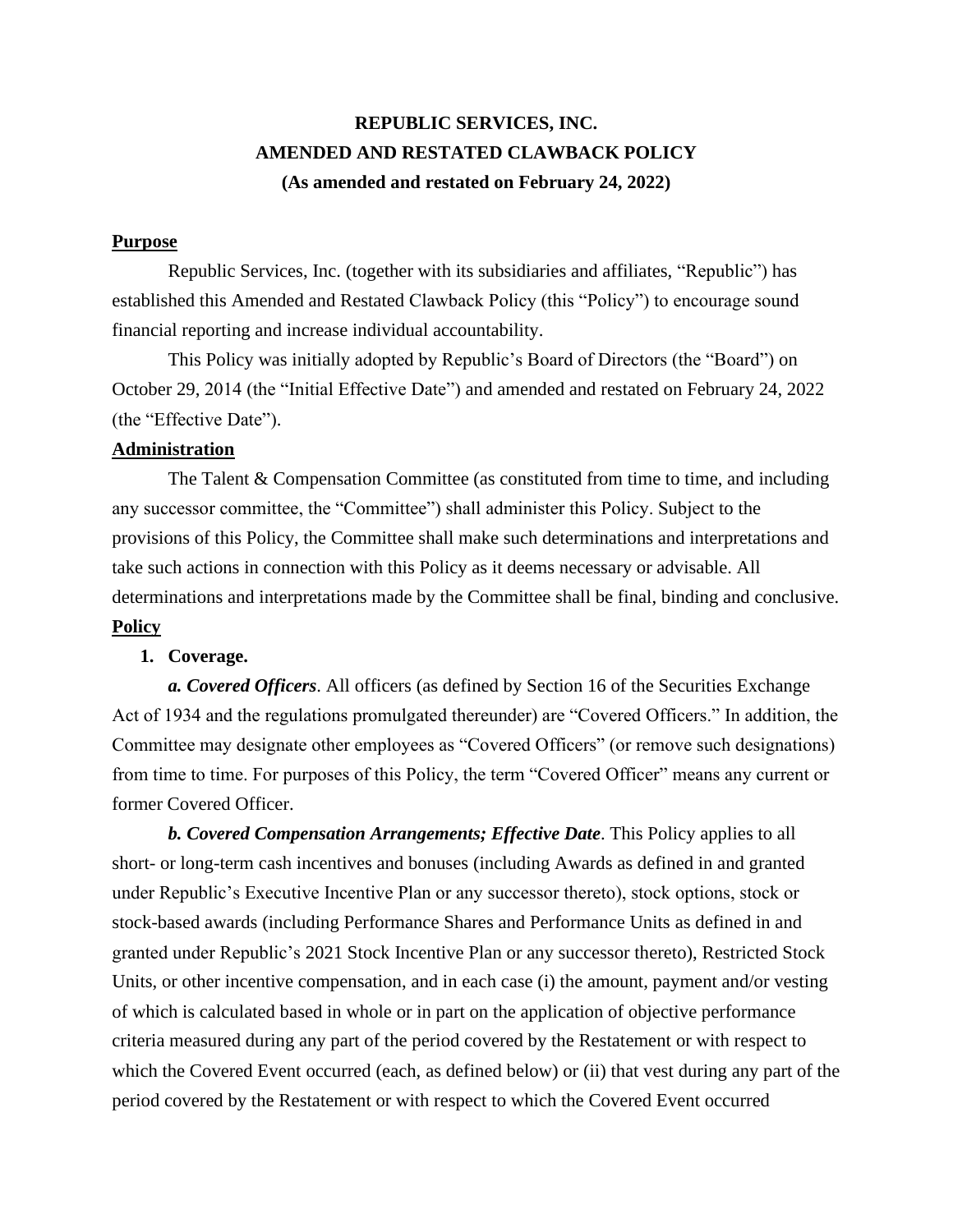(collectively, "Incentive Compensation"). For the avoidance of doubt, none of the following shall be deemed to be Incentive Compensation: salary, tax-qualified retirement benefits, "other" compensation arising from reasonable relocation expenses, elective deferrals of salary, programs provided to salaried employees generally in which the level of benefits is not determined by the employee's level of compensation, and programs that provide a de minimis amount of compensation, as determined by the Committee. This Policy shall apply only to Incentive Compensation granted on or after the Effective Date to a person who is or becomes a current or former Covered Officer; provided, however, that the portions of this Policy relating to Restatements shall continue to apply to Incentive Compensation granted on or after the Initial Effective Date.

*c. Restatement.* For purposes of this Policy, a "Restatement" means an accounting restatement that Republic is required to prepare due to Republic's material noncompliance with any financial reporting requirement under the securities laws. For the avoidance of doubt, an accounting restatement that occurs as a result of a change in accounting principles shall not be deemed a Restatement.

*d. Covered Event.* For purposes of this Policy, a "Covered Event" shall mean that a Covered Officer engages in any of the following conduct: (i) Covered Officer is convicted of or pleads guilty (or nolo contendere) to a felony, or a crime involving moral turpitude and, in either case, the result of which exposes Republic to serious actual or potential injury (financial, reputational or otherwise); (ii) Republic determines that Covered Officer knowingly committed a material violation of any of Republic's policies, rules or guidelines; (iii) Covered Officer breaches a fiduciary duty or the terms of any confidentiality or other restrictive covenants, in each case, owed to or in favor of Republic; or (iv) Republic determines that Covered Officer willfully engaged in conduct, or willfully failed to perform assigned duties, the result of which exposes Republic to serious actual or potential injury (financial, reputational or otherwise).

## **2. Exercise of Clawback Authority**

## *a. Restatement.*

If a Restatement occurs, the Committee shall review all Incentive Compensation paid (or, in the case of equity-based compensation, which was awarded to or vested) to Covered Officers on the basis of having met or exceeded specific performance targets for performance periods during the Restatement period. With respect to each Covered Officer, the Committee shall seek to require the forfeiture or repayment of the award, vesting or amount of Incentive Compensation (as applicable), whether vested or unvested and including gains on equity, during the 3-year period preceding the date on which Republic is required to prepare the Restatement, that is in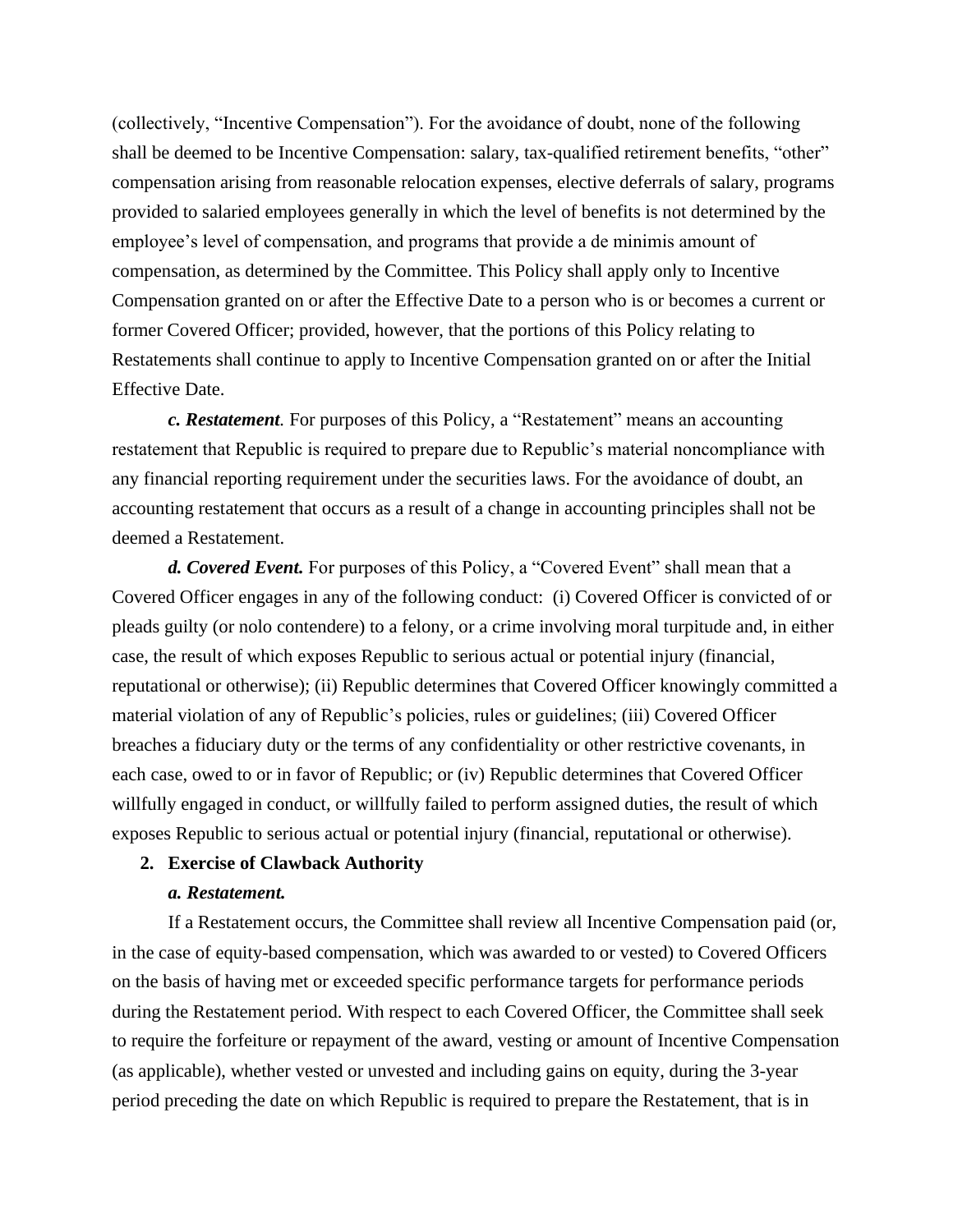excess of what would have been awarded to, vested and/or paid to the Covered Officer under the Restatement, either (1) if the Covered Officer engaged in fraud or intentional misconduct which materially contributed to the need for the Restatement, or (2) to the extent required by Applicable Rules (defined below) adopted prior to or after the granting of the applicable Incentive Compensation. The Committee may seek forfeiture or recoupment from the Covered Officer from any of the following sources: prior Incentive Compensation payments; future Incentive Compensation payments; cancellation of outstanding equity awards; future equity awards; and direct repayment. Any forfeiture or recoupment under this Policy will be in addition to any other remedies that may be available under applicable law or Republic policy, including termination of employment or institution of civil proceedings.

#### *b. Covered Event.*

If a Covered Event has occurred, the Committee may review all Incentive Compensation paid (or, in the case of equity-based compensation, which was awarded to or vested) to Covered Officers on the basis of having met or exceeded specific performance targets for performance periods during the period during which the Covered Event occurred. With respect to each Covered Officer, the Committee may seek to require the forfeiture or repayment of the award, vesting or amount of Incentive Compensation (as applicable), in part or in whole, whether vested or unvested and including gains on equity, during the 3-year period preceding the occurrence of the Covered Event. In determining the appropriate action to take, the Committee may consider such factors as it deems appropriate, including, without limitation, the requirements of applicable law; the extent to which the Covered Officer participated in or otherwise bore responsibility for the Covered Event; the extent to which the Covered Officer's Incentive Compensation may or may not have been adjusted for the period in which the Covered Event occurred or may or may not have been impacted had the Committee known about the Covered Event; the associated costs and benefits of seeking to recover the Incentive Compensation and the extent to which any applicable agreement or arrangement with the Covered Officer specifically provides for any consequence upon the occurrence of the Covered Event. The Committee may seek forfeiture or recoupment from the Covered Officer from any of the following sources: prior Incentive Compensation payments; future Incentive Compensation payments; cancellation of outstanding equity awards; future equity awards; and direct repayment. In addition, the Committee may, in its sole discretion, determine whether and to what extent additional action is appropriate to address the circumstances surrounding the Covered Event so as to minimize the likelihood of any recurrence and to impose such other discipline as it deems appropriate. Any forfeiture or recoupment under this Policy will be in addition to any other remedies that may be available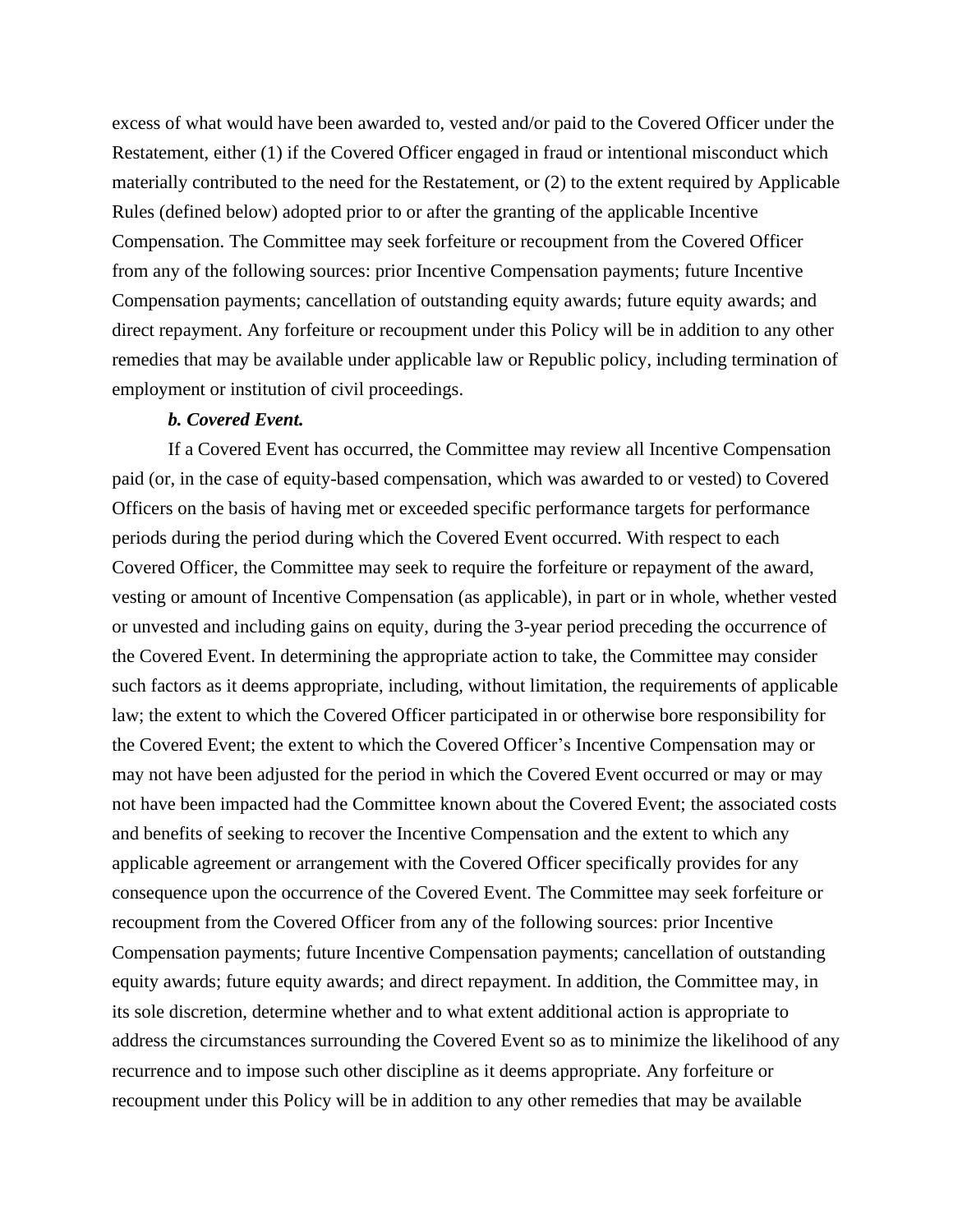under applicable law or Republic policy, including termination of employment or institution of civil proceedings.

## **3. Limitations**

The authority set forth in Section 2 of this Policy shall be limited to the extent that it would violate any applicable statute or government regulation or, unless otherwise required by applicable statute or government regulation, (1) result in substantial adverse tax or accounting consequences for Republic, (2) prejudice Republic's interests in any related proceeding or investigation, or (3) reasonably result in expenses that exceed the amount that would be forfeited and/or recouped in exercising such authority. In each case, the Committee will determine the extent of such limitation in its sole discretion. Any determination regarding this Policy and any application and implementation thereof need not be uniform with respect to each Covered Officer, or payment recovered or forfeited under this Policy.

## **4. Acknowledgement by Covered Officers**

The Committee or its delegate shall provide notice and seek written acknowledgement of this Policy from each Covered Officer as soon as practicable after the later of (i) the Effective Date and (ii) the date on which the employee is designated as a Covered Officer; provided, however, that failure to obtain such acknowledgement shall have no impact on the enforceability of this Policy.

#### **5. Amendment and Termination**

The Committee may, from time to time, terminate, suspend, discontinue, revise or amend this Policy in any respect whatsoever, and (except as described in the immediately following paragraph) any such amendment will apply to Incentive Compensation granted on or after the effective date of that amendment. Nothing in this Policy will be deemed to limit or restrict Republic from providing for forfeiture or repayment of compensation (including Incentive Compensation) under circumstances not set forth in this Policy.

This Policy shall be interpreted in a manner that is consistent with any applicable rules or regulations adopted by the Securities and Exchange Commission and the New York Stock Exchange pursuant to Section 10D of the Securities Exchange Act of 1934 or otherwise (the "Applicable Rules") and any other applicable law and shall otherwise be interpreted (including in the determination of amounts recoverable) in the business judgment of the Committee. To the extent the Applicable Rules require recovery of incentive-based compensation in additional circumstances besides those specified above, nothing in this Policy shall be deemed to limit or restrict Republic's right or obligation to recover incentive-based compensation to the fullest extent required by the Applicable Rules. This Policy shall be deemed to be automatically